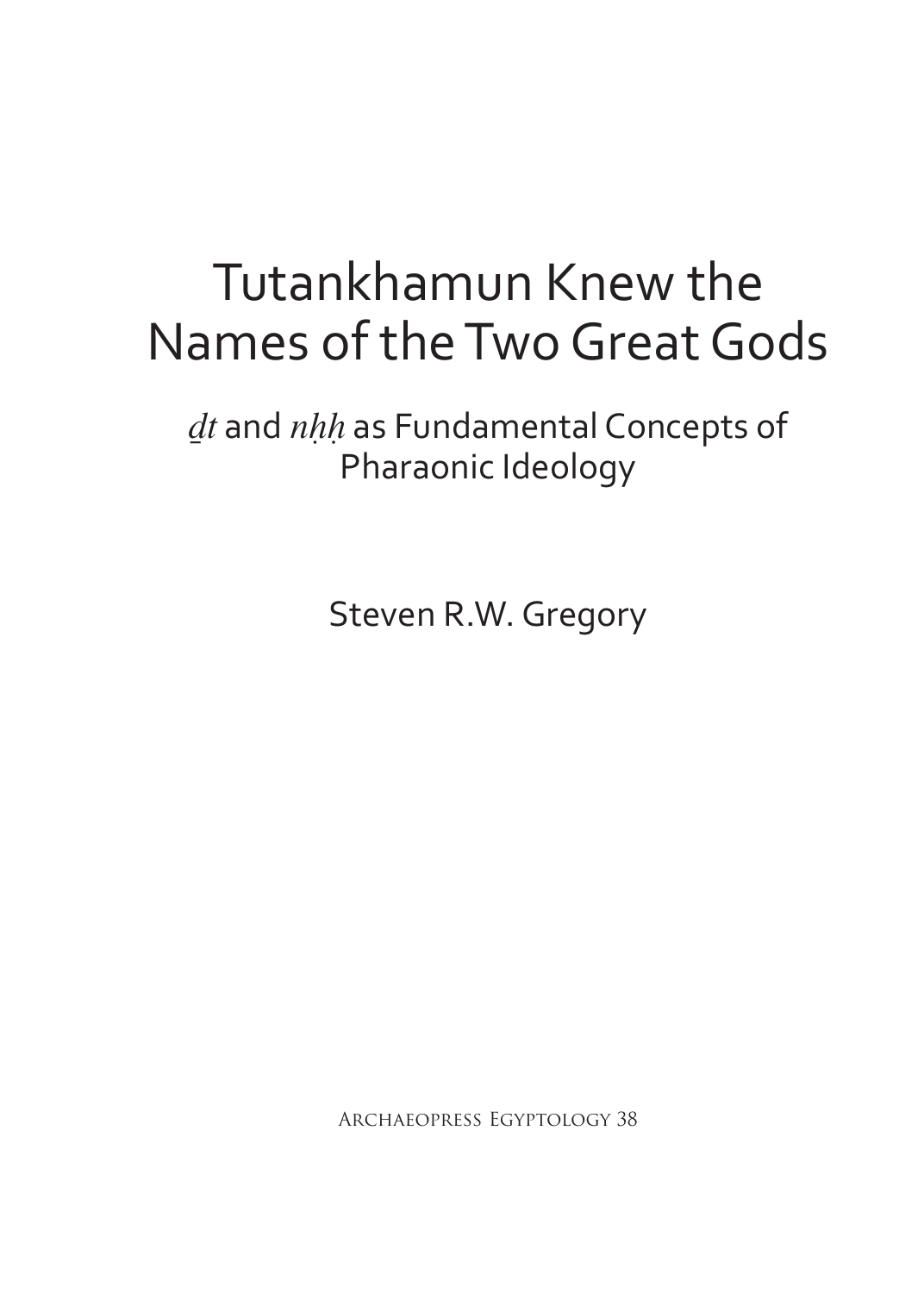

Archaeopress Publishing Ltd Summertown Pavilion 18-24 Middle Way Summertown Oxford OX2 7LG www.archaeopress.com

ISBN 978-1-78969-985-2 ISBN 978-1-78969-986-9 (e-Pdf)

© Steven R.W. Gregory and Archaeopress 2022

All rights reserved. No part of this book may be reproduced, or transmitted, in any form or by any means, electronic, mechanical, photocopying or otherwise, without the prior written permission of the copyright owners.

This book is available direct from Archaeopress or from our website www.archaeopress.com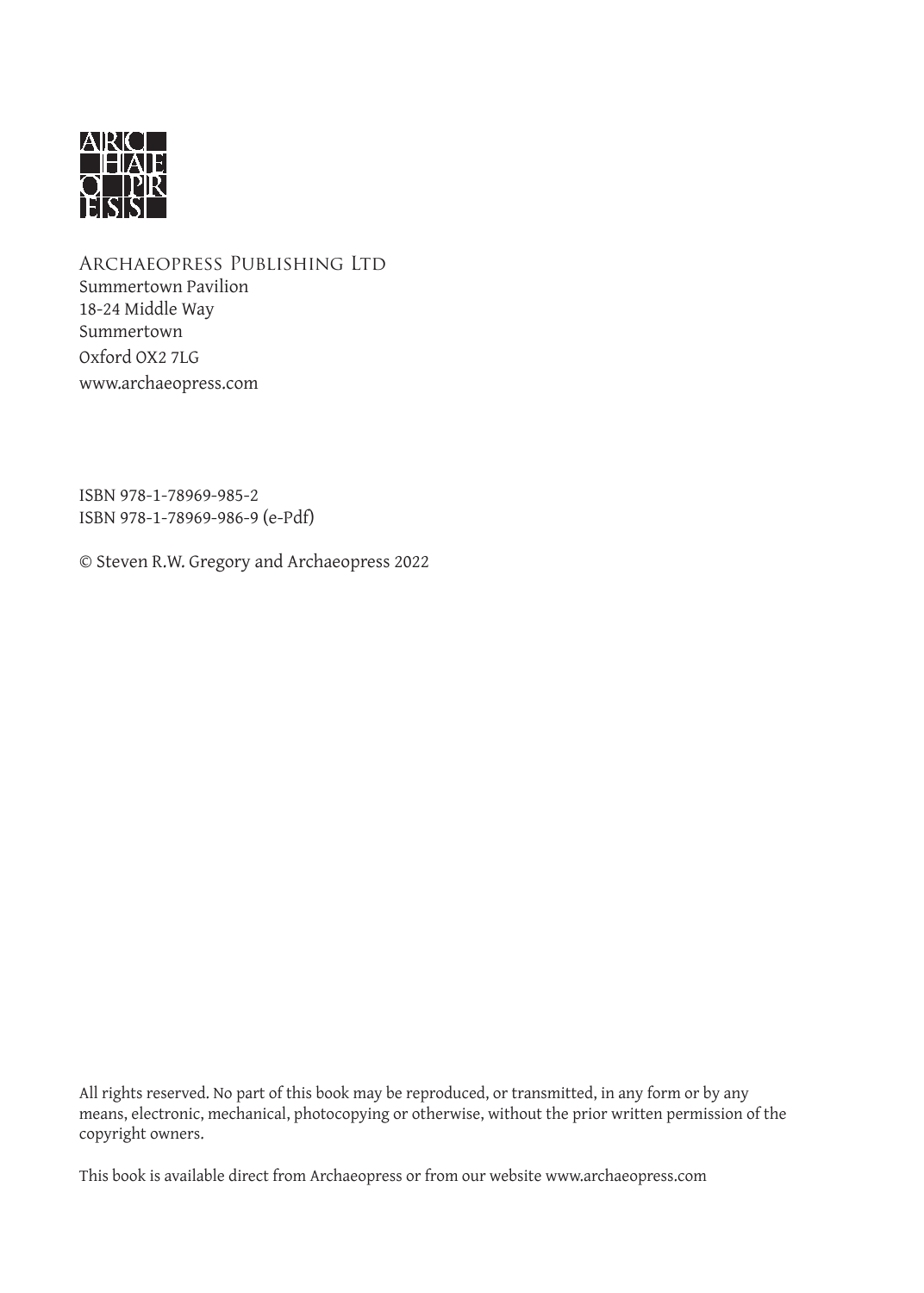### Contents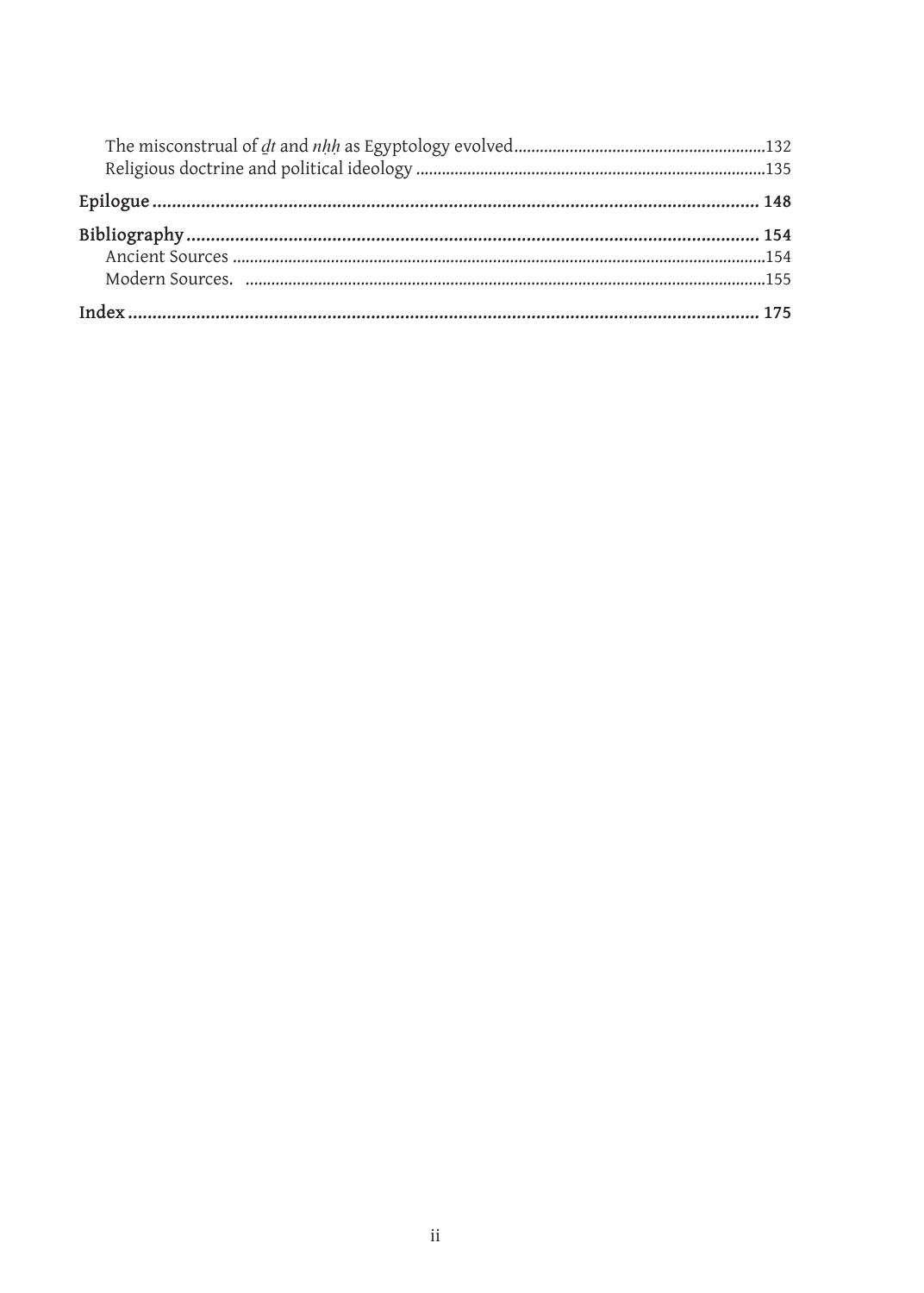## **List of Figures and Tables**

| Table 1:   |                                                                                                       |
|------------|-------------------------------------------------------------------------------------------------------|
| Figure 1:  | an inscription from the tomb of Kheruef, Western Thebes, describing Osiris as                         |
|            |                                                                                                       |
| Figure 2:  | Seshat, described as the 'Great Mistress of Scribes', marking the years of                            |
|            | the reign of Ramesses IV on a palm branch, as inscribed in the monument                               |
|            | dedicated to Khonsu at Karnak. Photograph courtesy of Spencer Dean37                                  |
| Figure 3:  |                                                                                                       |
| Figure 4:  | a section of Pyramid Text 273-274, the Cannibal Hymn, as inscribed for Teti;                          |
|            |                                                                                                       |
| Figure 5:  | a passage of the text inscribed in the tomb of Harkhuf; after Sethe 1903: 128.  54                    |
| Figure 6a: |                                                                                                       |
| Figure 6b: |                                                                                                       |
| Figure 7:  | dt dt with a suffix pronoun, from PT 217 as written for Unas; after Sethe 1908:                       |
|            |                                                                                                       |
| Figure 8:  | a writing of dt dt from PT 677 as written for Pepi II; after Sethe 1910: 491                          |
|            |                                                                                                       |
| Figure 9a: | hn <sup>c</sup> k3(.k) n dt dt as written on coffin Cairo 28091; after Allen 2006: 433 § 2028c, B9C57 |
| Figure 9b: | $hnc$ k3.k n dt.k dt as written on coffin Cairo 28094; after Allen 2006: 433                          |
|            |                                                                                                       |
| Figure 10: |                                                                                                       |
| Figure 11: | emphatic use of dt dt in CT 29; after de Buck 1935: 81 §m M.C. 10558                                  |
| Figure 12: | afterlife conditions expressed in CT 759; after De Buck 1956: 389 §g59                                |
| Figure 13: | afterlife conditions expressed in CT 767; after De Buck 1956: 399 §f. 61                              |
| Figure 14: | an expression of Creation in CT 335; after De Buck 1951: 186 §Sq1C 61                                 |
| Figure 15: | Atum is the Nun, as expressed in CT 335; after De Buck 1951: 188 §c B9C <sup>a</sup> . 61             |
| Figure 16: | Atum in his sun, as expressed in CT 335; after De Buck 1951: 191 §d. BH1Br62                          |
| Figure 17: | the duality of reality as expressed in CT 335; after De Buck 1951: 200 §d-e T1Cb 63                   |
| Figure 18: | the nature of the ontological duality as expressed in CT 335; after De Buck                           |
|            |                                                                                                       |
| Figure 19: | the writing of hrw in iteration Sq1Sq of CT 335; after De Buck 1951: 202 §a  65                       |
| Figure 20: | a passage from CT 80 showing Shu and Tefnet as avatars of nhh and dt; after De                        |
|            |                                                                                                       |
| Figure 21: | a. nhh as it occurs in the writing of seven iterations of CT 157; b. the writing of                   |
|            |                                                                                                       |
| Figure 22: |                                                                                                       |
| Figure 23: | hhw as written in three iterations of CT 76; after De Buck 1938: 1 Sa. 71                             |
| Figure 24: | hhw as written in iteration B2L of CT 76; after De Buck 1938: 1 Sa71                                  |
| Figure 25: |                                                                                                       |
| Figure 26: | an example of the $tw3pt$ motif showing images of the king standing on the                            |
|            | earth with arms raised to support the sky as depicted within an image of a                            |
|            | barque stand portrayed on the north wall of the second court, monument of                             |
|            |                                                                                                       |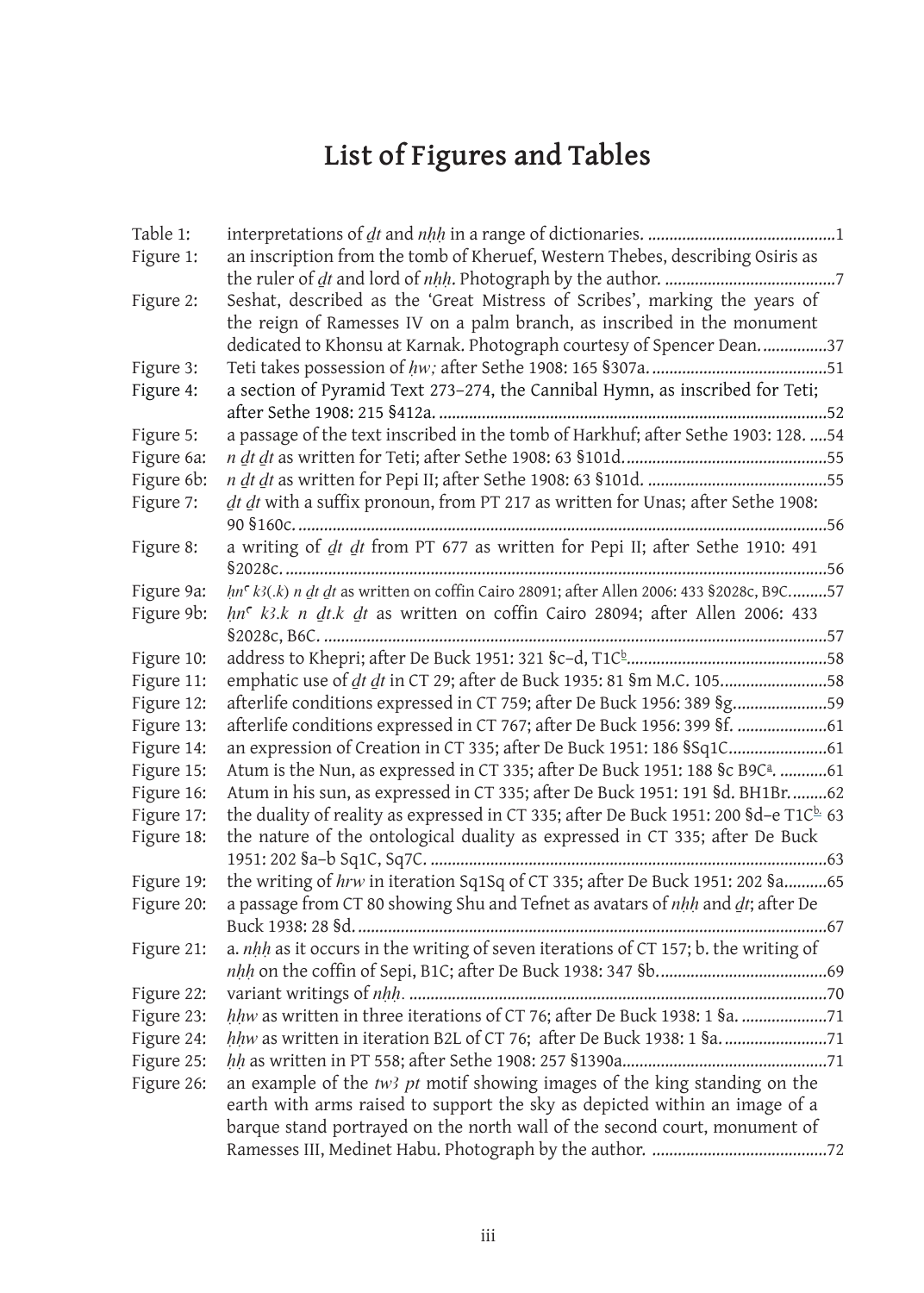| Figure 27: | variations in the orthography of the bird in the writing of hhw. To the left with<br>the nh-bird, on the right with the 3-bird; after Maystre 1940: 82, line 44. 77 |
|------------|---------------------------------------------------------------------------------------------------------------------------------------------------------------------|
| Figure 28: | the name of the king's father as written in PT 301; after Sethe 1908: 232 \$449a. .83                                                                               |
| Figure 29: | dt and nhh as anthropomorphic entities supporting the sky; from the interior                                                                                        |
|            | of the first shrine of Tutankhamun, left side. Image by the author, after                                                                                           |
|            |                                                                                                                                                                     |
| Figure 30: | Ramesses IV presents ma'at to Amun-Re. The significance of this royal duty is                                                                                       |
|            | emphasised in that the figure of $ma'at$ is holding the $hq3$ sceptre and wearing                                                                                   |
|            | the sun-disc $(rc)$ headdress so as to portray a rebus reflecting elements of the                                                                                   |
|            | king's prenomen, $hq3-m3^ct-r^c$ - the implication being that the king not only                                                                                     |
|            | presents ma'at but presents himself as the image of ma'at. Photograph courtesy                                                                                      |
|            |                                                                                                                                                                     |
| Figure 31: | Isis requests that Horus be in the barque of Re; after De Buck 1938: 221                                                                                            |
|            |                                                                                                                                                                     |
| Figure 32: | the barque and crew of Atum as portrayed in the solar court of the monument                                                                                         |
|            | of Ramesses III, Medinet Habu. Photograph courtesy of Spencer Dean. 95                                                                                              |
| Figure 33: |                                                                                                                                                                     |
| Figure 34: | Seti I being presented with jubilee festivals, life, and dominion by Re-Horakhty                                                                                    |
|            | and Weret Hekau, whose offerings are suspended from notched palm branches                                                                                           |
|            | symbolizing longevity; inscribed on the interior face of the north wall,                                                                                            |
|            | hypostyle hall, monument of Amun, Karnak. Photograph by the author98                                                                                                |
| Figure 35: | the name of the monument of Ramesses III in the first hypostyle hall at                                                                                             |
|            | Medinet Habu, Western Thebes. Photograph by the author. 106                                                                                                         |
| Figure 36: | Ramesses III before the Theban Triad and Ma'at, with the name of the                                                                                                |
|            | monument in the vertical inscription at the south-west corner of the building                                                                                       |
|            | (to the far left in the image); Medinet Habu, Western Thebes. Photograph by                                                                                         |
|            |                                                                                                                                                                     |
| Figure 37: | ontological duality as expressed for Seti I in the Speos Artemidos; after Fairman                                                                                   |
|            |                                                                                                                                                                     |
| Figure 38: | Pakhet requests ideal perfection for Seti I in the Great Dedication Text of Seti                                                                                    |
|            | I, Speos Artemidos; after Fairman and Grdseloff 1947: pl. VII, line 21. 114                                                                                         |
| Figure 39: | a passage from a pylon at Hermopolis likening the king's appearance to that of                                                                                      |
|            |                                                                                                                                                                     |
| Figure 40: | two afterlife conditions expressed in CT 624; after De Buck 1956: 241 §m122                                                                                         |
| Figure 41: | a 'smiting scene' depicting Ramesses III quelling his enemies, together with his                                                                                    |
|            | Horus $k$ 3 (far left) who appears in the form of an anthropomorphised standard                                                                                     |
|            | with serekh and Horus falcon; as inscribed on the southern face of the exterior                                                                                     |
|            | wall of the king's monument at Medinet Habu, Western Thebes. Photograph                                                                                             |
| Table 2:   |                                                                                                                                                                     |
|            | terms appropriate to $dt$ and $nhh$ in accord with their respective associations                                                                                    |
|            |                                                                                                                                                                     |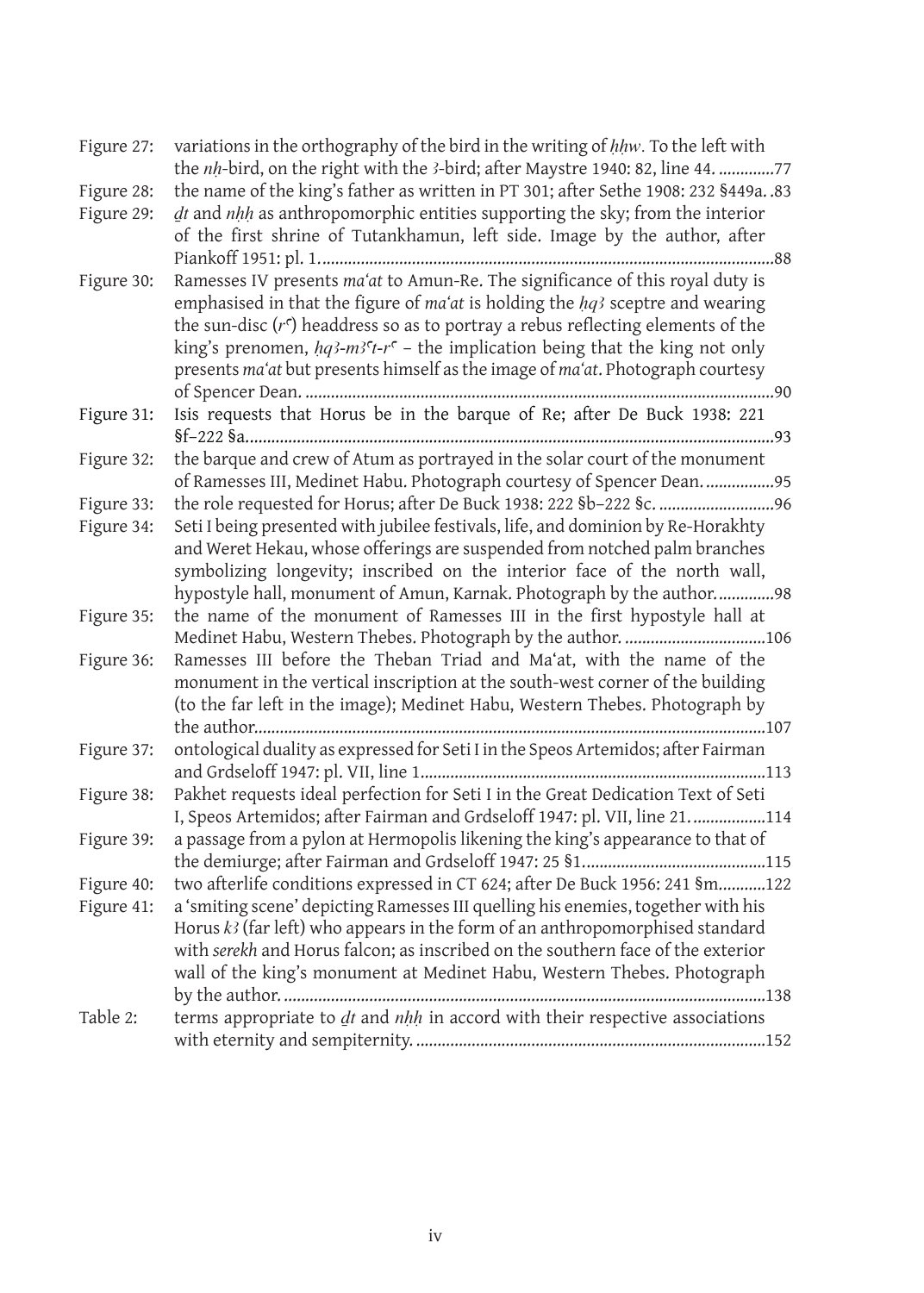## **Epigraph**

Be sure there is only one external reality, but every description of it presupposes – according to quantum mechanics – the adoption of a particular point of view.

*Realism and Objectivism in Quantum Mechanics*

Vassilios Karakostas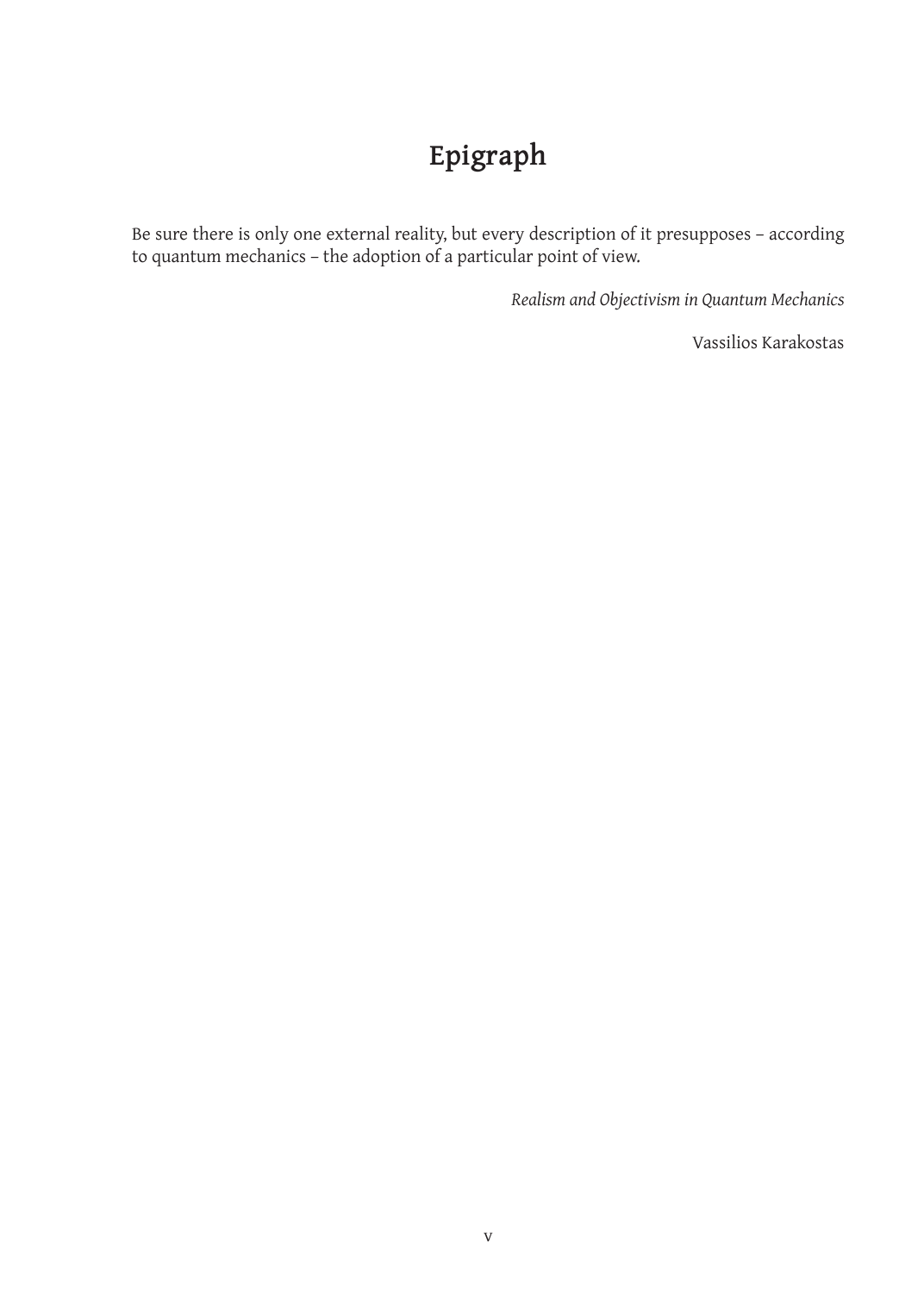## **Abbreviations**

| BM                 | British Museum                                                                 |
|--------------------|--------------------------------------------------------------------------------|
| <b>BoD</b>         | Book of the Dead: The Book of Going Forth by Day                               |
| CT <sup>-</sup>    | Coffin Text                                                                    |
| ES                 | Epigraphic Survey, Oriental Institute of Chicago                               |
| GSL                | Gardiner Sign List (Gardiner 1957: 438-548)                                    |
| <b>KRI</b>         | Kitchen, K. A. 1968-1990. Ramesside Inscriptions                               |
| n.                 | note/footnote                                                                  |
| <b>ODE</b>         | Oxford Dictionary of English 2018                                              |
| P.                 | Papyrus                                                                        |
| PM II <sup>2</sup> | Porter, B. and R. L. B. Moss. 1991. Topographical Bibliography  Theban Temples |
| PT                 | Pyramid Text                                                                   |
| temp.              | in or from the time of                                                         |
| <b>TT</b>          | Theban Tomb                                                                    |
| Urk IV             | Helck, W. (ed.) 1958. Urkunden der 18. Dynastie                                |
| Wb                 | Erman A. and H. Grapow. 1971. Wörterbuch                                       |
|                    |                                                                                |

## **Convention adopted for brackets**

round brackets (...) contain material which serves to clarify (in the manner of a gloss) or is aside from the main point; square brackets [...] enclose comments inserted into a quote so as to clarify the original.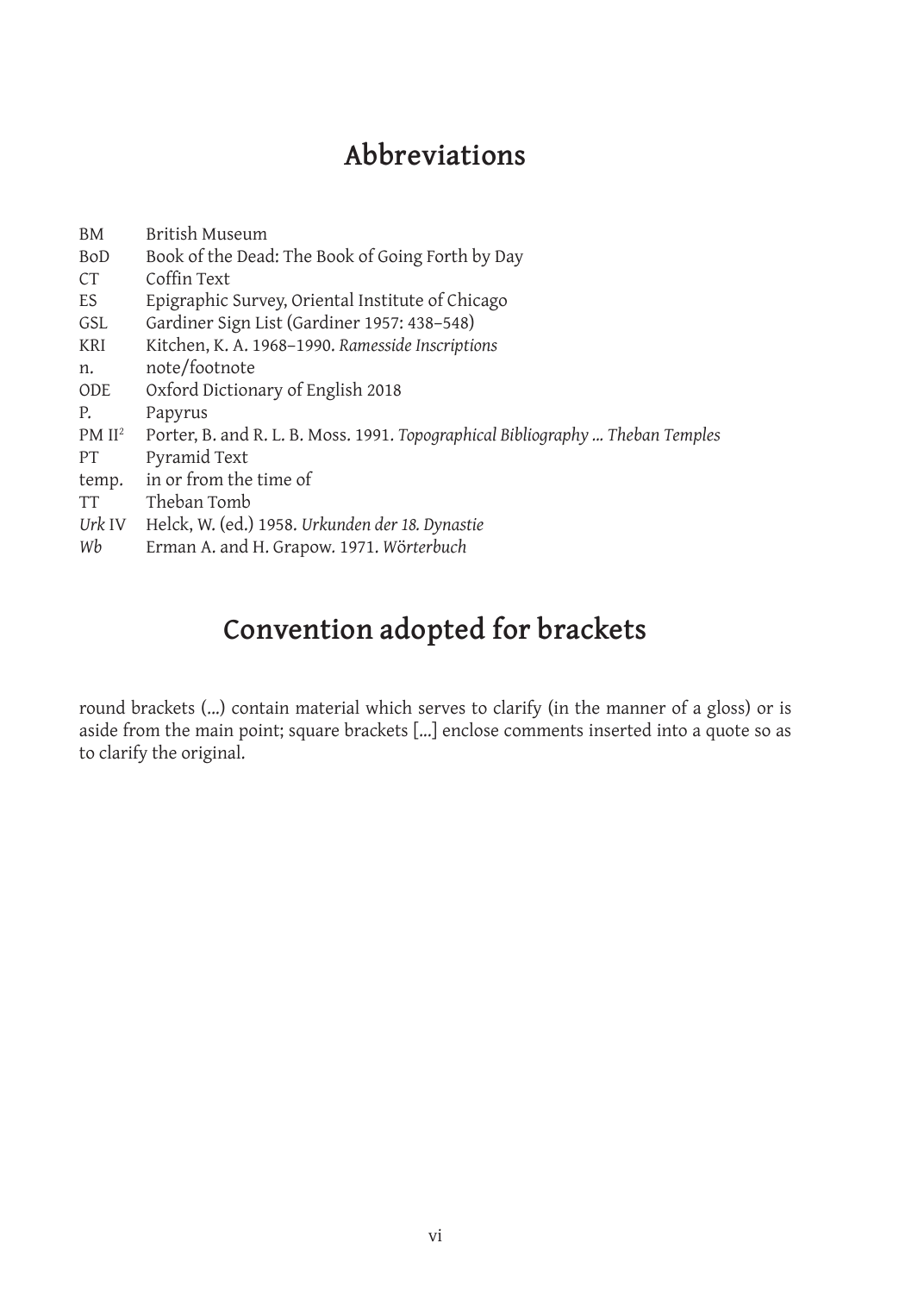## **Introduction**

This treatise focusses on the ancient Egyptian terms *dt* and *nhh*, each of which, from the manner in which they have usually been interpreted in Egyptological scholarship, has been thought to denote infinite time; both have been rendered into English using a range of expressions, most frequently by 'eternity', or 'forever'. In translation each term has been variously interpreted as a noun, adjective, or adverb in accordance with its position within a given literary and grammatical context. However, in whatever situation those terms have appeared they have typically been regarded as temporal synonyms. When adopting this convention in translation of original textual sources the resultant readings often appear sensible. Yet a deeper examination of *Dt* and *nHH*, as used in a wide range of literary works, suggests that this sense of rationality may be somewhat illusory, and that the convention – which has become embedded within the Egyptological discipline – is in fact flawed. It also becomes apparent that in translating *Dt* and *nHH* in the manner indicated, scholarship may have missed an opportunity to discern some deeper meaning from each example of their usage: meaning which may better reflect the manner in which the ancient Egyptians understood the nature of the universe in which they lived.

A conspicuous defect in the described interpretation of *dt* and *nhh* is indicated by the graphic representation of the words themselves; a defect yet more apparent when noting the anthropomorphisation of those terms as a pair of gender differentiated entities depicted in a prominent motif in the tomb of Tutankhamun: an image shown again in the sepulchres of at least two later 19th Dynasty kings.<sup>1</sup> These overt graphic differences have of course been recognised by scholars in the past, and explanations have been given to account for them. However, as will be shown, the solutions offered to date – while many and varied – often appear untenable.

In addition to the graphic dissimilarities – circumstances strongly suggesting that two distinct notions were being presented – the usage of the terms also tends to militate against their synonymity: and here it is of note that while either word may appear alone in qualifying a passage of text – which may, in the absence of further determining factors, allow the possibility of their equivalence, or being of similar meaning – the terms, as will be demonstrated below, are frequently expressed in apposition. This would indicate that while both *dt* and *nhh* may in fact relate to a particular phenomenon, or class of phenomena, they are not synonyms at all; rather, each term refers to one of a duality of conditions relating to a specific area of thought. And here it is of note that the tendency to express aspects of reality in terms of contrasting dualities has often been recognised in the study of ancient Egyptian perception.2 It therefore

<sup>&</sup>lt;sup>1</sup>A motif (shown at Figure 29) to be discussed in greater depth in Chapter 5.

<sup>2</sup> Frankfort (1948a: 19–23) viewed the totality of existence in ancient Egyptian thought 'as an equilibrium of opposites' and a world couched 'in dualistic terms as a series of pairs of contrasts balanced in unchanging equilibrium'. Baines (1995: 100) noted that in Egypt duality was 'fundamental in ideology and iconography'. Loprieno (2003: 129) remarked that this series of dualities extended from the physical, as may be characterised by the geographical duality between Upper and Lower Egypt, to the cosmic (and therefore mythical) dualities of the type, 'ciel et terre'. See also on this topic: Hornung 1982a: 240–241; McBride 1994: 55, 197; Silverman 1991: 64; Niwiński 2009: 153; and Wilkinson 2003: 74. Following his assertions as to the synonymity of *dt* and *nhh*, Žabkar (1965: 79, 83) suggested that the ancient Egyptian 'propensity towards dualism' may have played some part in the adoption of those terms which was then accepted as a convention, although the Egyptians themselves never fully reasoned out their 'philosophical connotations'. However,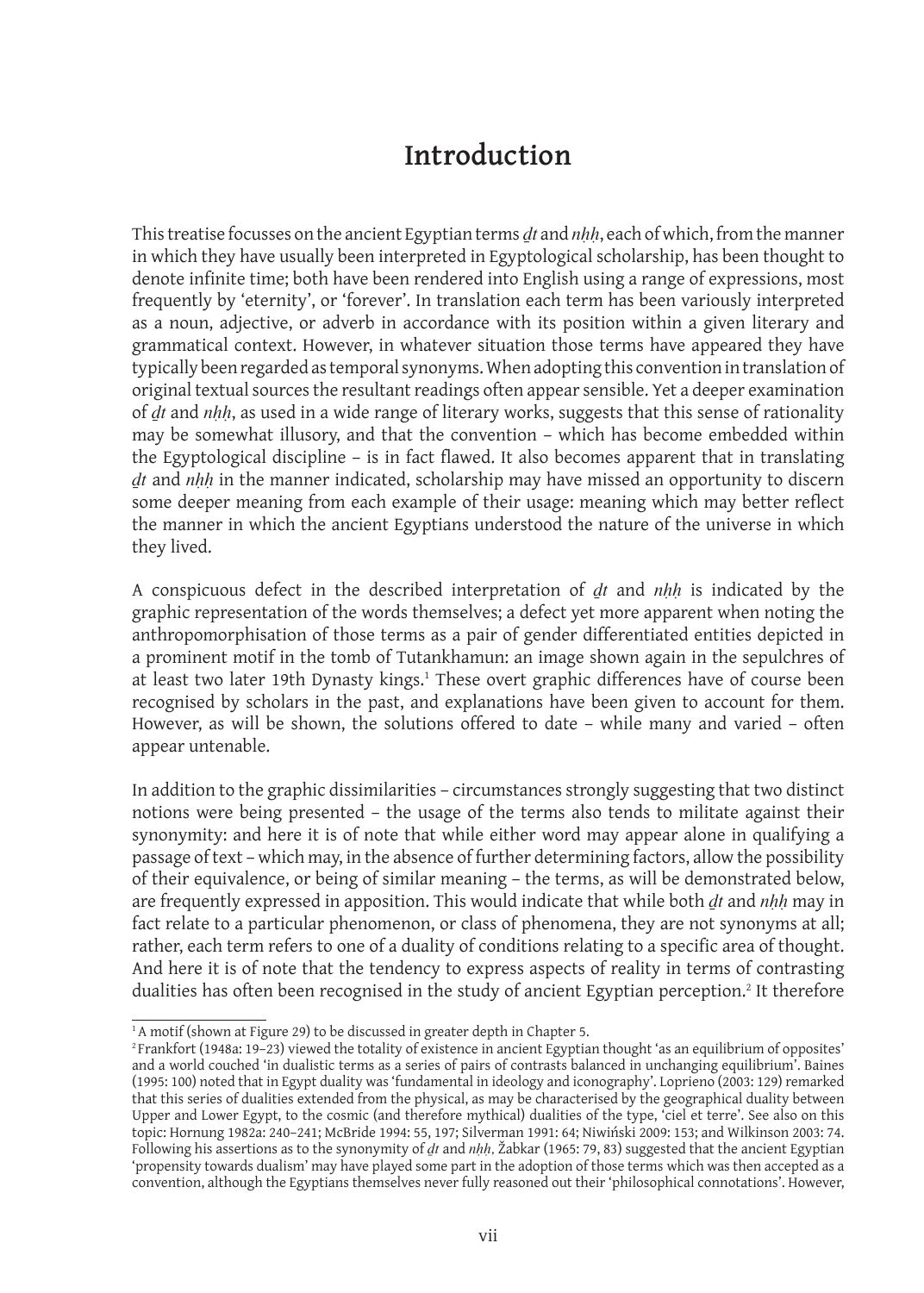seems that these posited temporal conditions are but a further example of that conceptual pattern. Allowing this conclusion it follows that, in any attempt to present a reliable and meaningful translation of texts in which the terms occur, it would be necessary to establish the precise nature of the *dt-nhh* duality.

At first sight, the attempt to explain the nature of *dt* and *nhh* appears to be a rather hopeless task in that it entails something of an irresolvable cultural quandary. The ancient Egyptians appear to have had two distinct terms for something which, from a modern, Western cultural perspective – the viewpoint which informs much modern interpretation of the ancient Egyptian world – is a distinctly singular phenomenon: the notion of infinite time. The modern understanding of reality, both from the perspective of Egyptological discourse and, for that matter, the wider popular view, does not appear to allow for two distinct versions of eternity: a circumstance perhaps forcing the conclusion that *dt* and *nhh* – if those terms are indeed to be considered as references to infinite time – must be synonyms. However, in the disciplines of philosophy and theology at least, the concepts of eternity and infinite time are not considered to be identical. They do not relate to a singular phenomenon nor, as will become apparent, has this been the case throughout much of recorded history. Moreover, as it seems reasonable to expect some shift in philosophical outlook over more than 5000 years of history – some divergence between past and present understanding of the nature of the universe, or distinct aspects of it – it is remarkable that the complementary duality of conditions I believe to be encapsulated in the terms *dt* and *nhh* has remained pertinent to cosmological theories with some constancy. And it is in this context that I propose that *dt* and *nhh* are, respectively, consistent with notions denoted by the English terms 'eternity' and 'sempiternity' – concepts which are not merely temporal, but which have wider ontological connotations. The terms describe a duality of metaphysical and physical aspects pertinent to cosmic reality which can be identified in a chain of philosophical discourse from pharaonic $^3$  Egypt to relatively recent times.

It may here be recognised, as I noted in a preliminary study on this topic, $^{\ast}$  that if my interpretation of the *dt-nhh* duality were to be accepted it would suggest the need for a significant shift in the manner in which the ancient texts – a great many of which contain the terms in question – may, or in fact should be interpreted. And while my earlier conclusions seemed reasonably founded, I acknowledged in that treatise that the discussion was focussed upon texts and associated circumstances which related primarily to the 1st millennium BC. It therefore seemed necessary, as intimated in those earlier conclusions, that further examination of available pertinent material be undertaken to test the validity of my earlier findings. To that end those deductions will now be re-examined in the light of a more extensive study of texts drawn from across the complete Dynastic Period of Egyptian history. Particular attention will be given to the bodies of work now referred to as Pyramid Texts and Coffin Texts, material originating in the Old and Middle Kingdoms respectively. This will be augmented by

while it seems apposite to include *dt* and *nhh* among the examples of dualism apparent in pharaonic thought, the suggestion that the ancient Egyptians were not fully aware of the precise nature of each of the concepts in question seems improbable.

<sup>&</sup>lt;sup>3</sup>The term 'pharaonic' is used throughout this study with reference to that period of time when Egypt was under the rule of those designated 'Horus Kings', whatever their particular origin or ethnicity. All translations in this study are by the present author unless otherwise stated.

<sup>&</sup>lt;sup>4</sup> The preliminary study has been published as: Gregory, 2017, *On the Horus throne in dt and nhh: changeless time and changing times*.